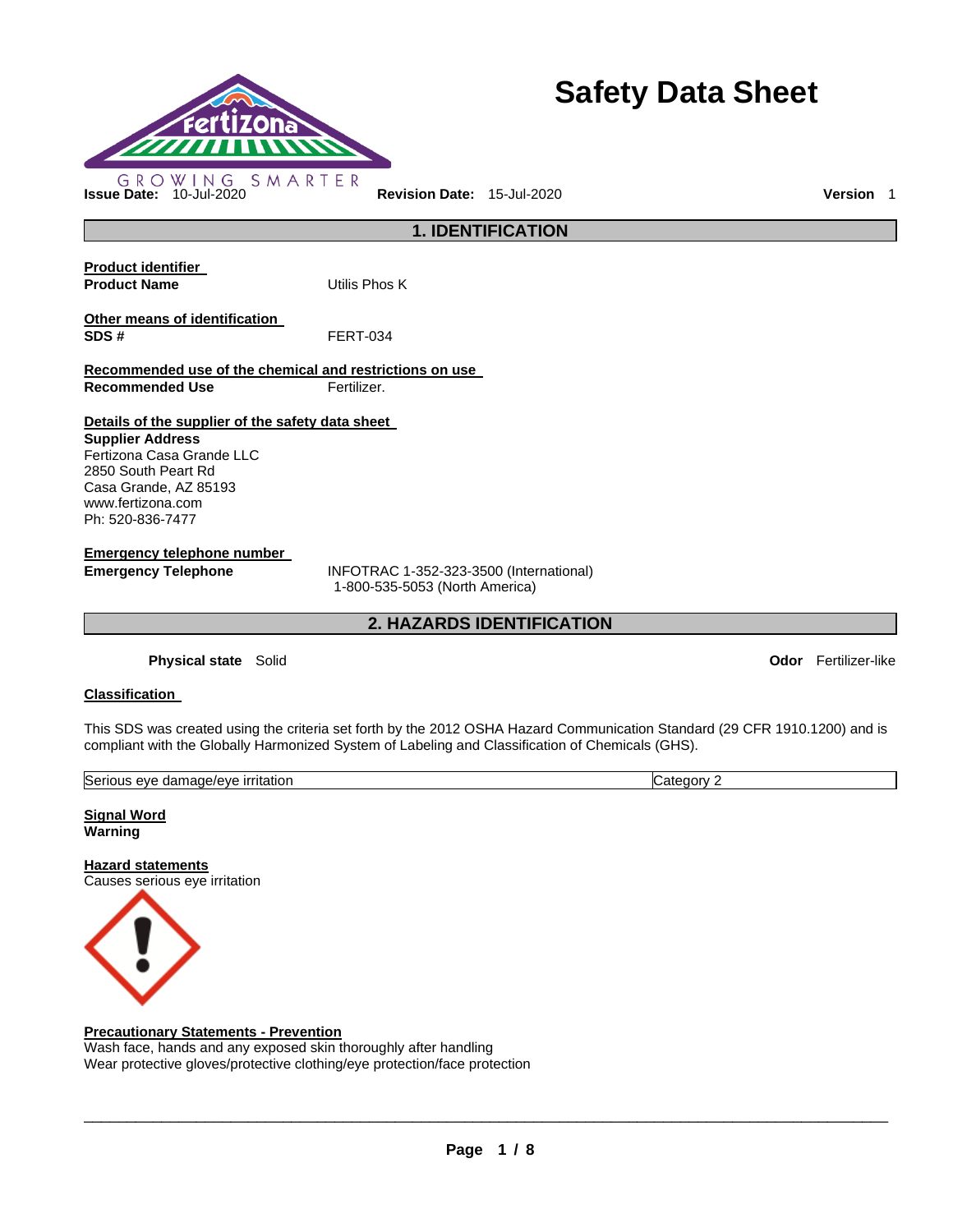#### **Precautionary Statements - Response**

IF IN EYES: Rinse cautiously with water for several minutes. Remove contact lenses, if present and easy to do. Continue rinsing If eye irritation persists: Get medical advice/attention

\_\_\_\_\_\_\_\_\_\_\_\_\_\_\_\_\_\_\_\_\_\_\_\_\_\_\_\_\_\_\_\_\_\_\_\_\_\_\_\_\_\_\_\_\_\_\_\_\_\_\_\_\_\_\_\_\_\_\_\_\_\_\_\_\_\_\_\_\_\_\_\_\_\_\_\_\_\_\_\_\_\_\_\_\_\_\_\_\_\_\_\_\_

## **Other hazards**

Harmful to aquatic life with long lasting effects

# **3. COMPOSITION/INFORMATION ON INGREDIENTS**

Please also refer to subsequent sections of this SDS for additional information regarding the components of this product.

**Chemical Nature**  Please see products label.

| <b>Chemical name</b>    | <b>CAS No</b> | Weight-% |
|-------------------------|---------------|----------|
| Mono-ammonium Phosphate | 7722-76-1     | 85-95    |
| <b>Boric Acid</b>       | 10043-35-3    | I-5      |
| Citric Acid             | 77-92-9       | -5       |

\*\*If Chemical Name/CAS No is "proprietary" and/or Weight-% is listed as a range, the specific chemical identity and/or percentage of composition has been withheld as a trade secret.\*\*

# **4. FIRST AID MEASURES**

#### **Description of first aid measures**

| <b>General Advice</b>                                                      | Provide this SDS to medical personnel for treatment.                                                                                                                                          |  |  |
|----------------------------------------------------------------------------|-----------------------------------------------------------------------------------------------------------------------------------------------------------------------------------------------|--|--|
| <b>Eye Contact</b>                                                         | Rinse cautiously with water for several minutes. Remove contact lenses, if present and<br>easy to do. Continue rinsing. If eye irritation persists: Get medical advice/attention.             |  |  |
| <b>Skin Contact</b>                                                        | Wash with plenty of water. Take off contaminated clothing. Wash contaminated clothing<br>before reuse. If skin irritation persists, call a physician.                                         |  |  |
| <b>Inhalation</b>                                                          | Remove exposed individual(s) to fresh air for 20 minutes. Consult a physician/poison center<br>if individual's condition declines or if symptoms persist.                                     |  |  |
| Ingestion                                                                  | Rinse mouth. Do NOT induce vomiting. Drink 1 or 2 glasses of water. Never give anything<br>by mouth to an unconscious person. Call a poison center or doctor/physician if you feel<br>unwell. |  |  |
| Most important symptoms and effects, both acute and delayed                |                                                                                                                                                                                               |  |  |
| <b>Symptoms</b>                                                            | Causes serious eye irritation. May cause skin irritation. May cause nausea, vomiting,<br>stomach ache, and diarrhea.                                                                          |  |  |
| Indication of any immediate medical attention and special treatment needed |                                                                                                                                                                                               |  |  |
| <b>Notes to Physician</b>                                                  | Treat symptomatically.                                                                                                                                                                        |  |  |
|                                                                            |                                                                                                                                                                                               |  |  |

# **5. FIRE-FIGHTING MEASURES**

#### **Suitable Extinguishing Media**

Use extinguishing measures that are appropriate to local circumstances and the surrounding environment.

**Unsuitable Extinguishing Media** Not determined.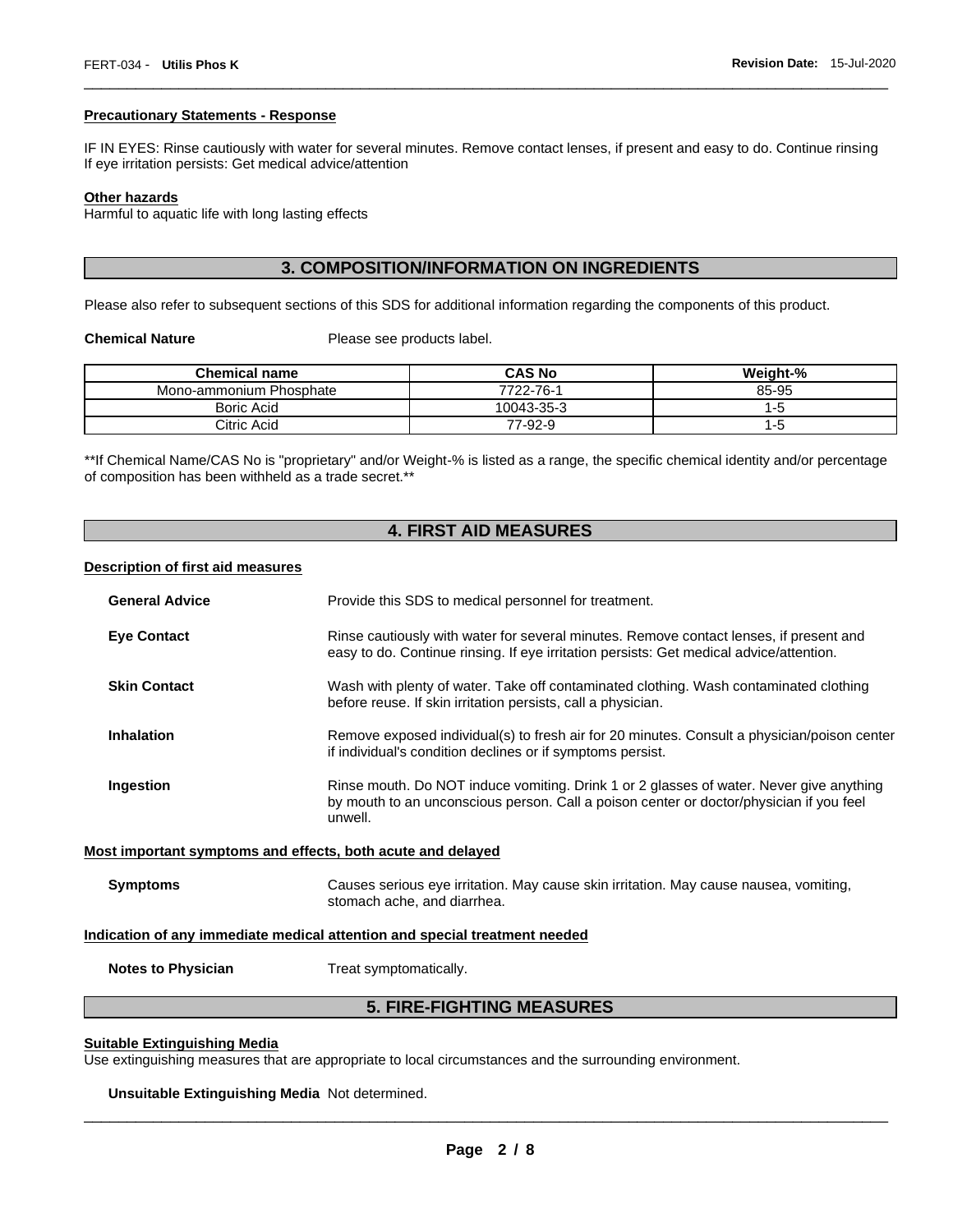# **Specific Hazards Arising from the Chemical**

Product is not flammable.

## **Hazardous combustion products** Carbon oxides.

#### **Protective equipment and precautions for firefighters**

As in any fire, wear self-contained breathing apparatus pressure-demand, MSHA/NIOSH (approved or equivalent) and full protective gear.

\_\_\_\_\_\_\_\_\_\_\_\_\_\_\_\_\_\_\_\_\_\_\_\_\_\_\_\_\_\_\_\_\_\_\_\_\_\_\_\_\_\_\_\_\_\_\_\_\_\_\_\_\_\_\_\_\_\_\_\_\_\_\_\_\_\_\_\_\_\_\_\_\_\_\_\_\_\_\_\_\_\_\_\_\_\_\_\_\_\_\_\_\_

|                                                              | <b>6. ACCIDENTAL RELEASE MEASURES</b>                                                                                                                                                                                                                                                                                                                                                |  |
|--------------------------------------------------------------|--------------------------------------------------------------------------------------------------------------------------------------------------------------------------------------------------------------------------------------------------------------------------------------------------------------------------------------------------------------------------------------|--|
|                                                              | Personal precautions, protective equipment and emergency procedures                                                                                                                                                                                                                                                                                                                  |  |
| <b>Personal Precautions</b>                                  | Wear protective clothing as described in Section 8 of this safety data sheet. Ventilate area<br>of leak or spill.                                                                                                                                                                                                                                                                    |  |
| <b>Environmental precautions</b>                             |                                                                                                                                                                                                                                                                                                                                                                                      |  |
| <b>Environmental precautions</b>                             | Do not allow into any sewer, on the ground or into any body of water. See Section 12 for<br>additional Ecological Information.                                                                                                                                                                                                                                                       |  |
| Methods and material for containment and cleaning up         |                                                                                                                                                                                                                                                                                                                                                                                      |  |
| <b>Methods for Containment</b>                               | Prevent further leakage or spillage if safe to do so.                                                                                                                                                                                                                                                                                                                                |  |
| <b>Methods for Clean-Up</b>                                  | Avoid creating dust. Reclaim where possible. Sweep up and shovel into suitable containers<br>for disposal. For waste disposal, see section 13 of the SDS.                                                                                                                                                                                                                            |  |
|                                                              | 7. HANDLING AND STORAGE                                                                                                                                                                                                                                                                                                                                                              |  |
| <b>Precautions for safe handling</b>                         |                                                                                                                                                                                                                                                                                                                                                                                      |  |
| <b>Advice on Safe Handling</b>                               | Avoid generation of dust. Wear eye/face protection. Wear protective gloves/protective<br>clothing. Do not eat, drink or smoke when using this product. Use personal protection<br>recommended in Section 8. Wash face, hands and any exposed skin thoroughly after<br>handling. Avoid breathing dusts. Use only in well ventilated areas. Observe precautions<br>found on the label. |  |
| Conditions for safe storage, including any incompatibilities |                                                                                                                                                                                                                                                                                                                                                                                      |  |
| <b>Storage Conditions</b>                                    | Keep containers tightly closed in a dry, cool and well-ventilated place. Keep in original<br>container. Store at temperatures above 32°F.                                                                                                                                                                                                                                            |  |

### **Incompatible Materials** Strong oxidizing agents. Strong acids. Strong bases. Do Not use this product with ammonium thiosulfate, potassium thiosulfate or other high pH or high free ammonia products.

# **8. EXPOSURE CONTROLS/PERSONAL PROTECTION**

#### **Exposure Guidelines**

| <b>Chemical name</b>                | <b>ACGIH TLV</b>                                                                                                    | <b>OSHA PEL</b>             | <b>NIOSH IDLH</b>          |
|-------------------------------------|---------------------------------------------------------------------------------------------------------------------|-----------------------------|----------------------------|
| <b>Boric Acid</b><br>10043-35-3     | STEL: $6 \text{ mg/m}^3$ inhalable<br>particulate matter<br>TWA: $2 \text{ mg/m}^3$ inhalable<br>particulate matter | $\overline{\phantom{a}}$    |                            |
| Citric Acid<br>77-92-9              |                                                                                                                     | 15 mg / m $3$ (Total)       |                            |
| <b>Ferrous Sulfate</b><br>7782-63-0 | TWA: 1 mg/m $3$ Fe                                                                                                  | (vacated) TWA: 1 $mq/m3 Fe$ | TWA: $1 \text{ mg/m}^3$ Fe |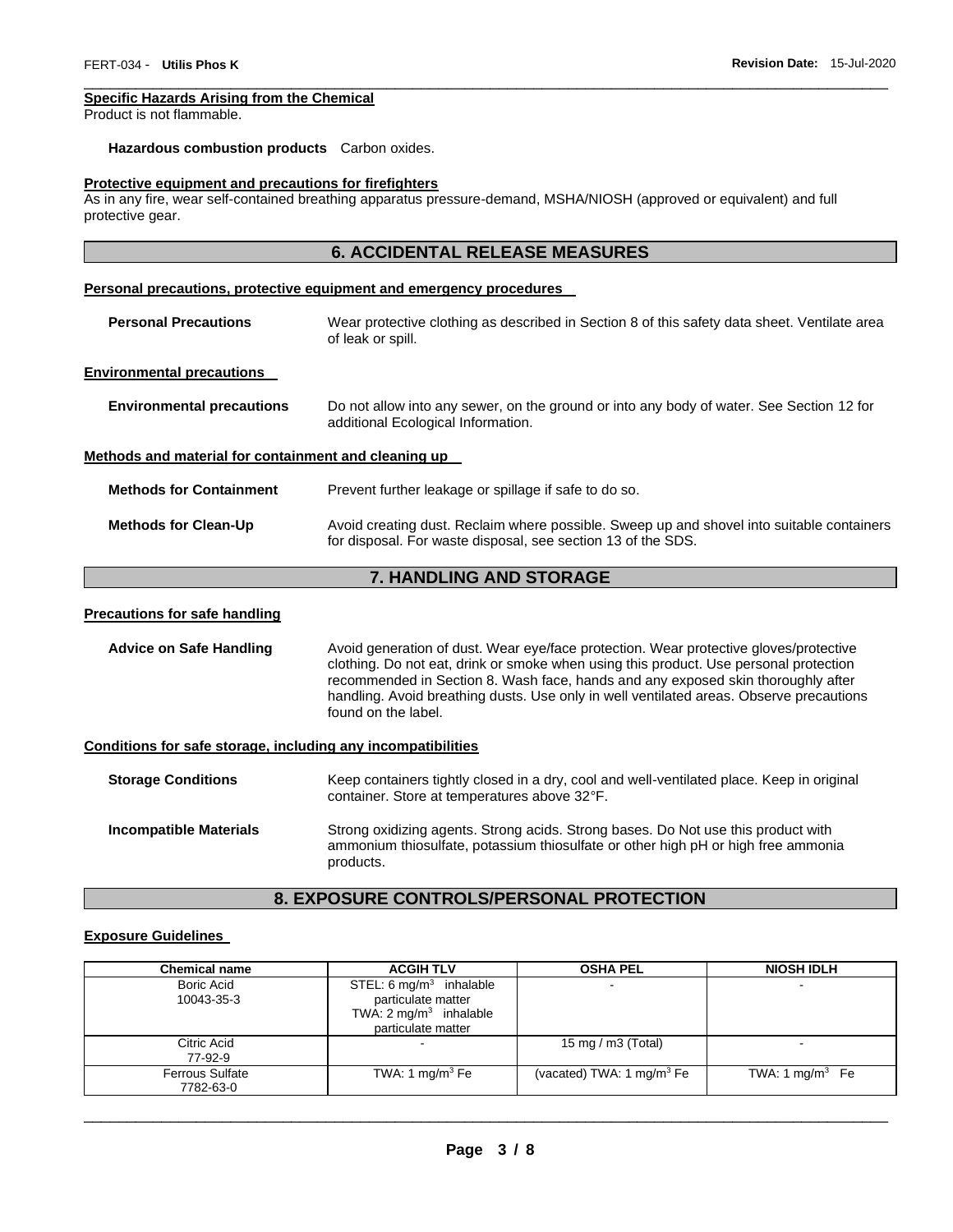*NIOSH IDLH Immediately Dangerous to Life or Health* 

# **Appropriate engineering controls**

| <b>Engineering Controls</b>     | Maintain eye wash fountain and quick-drench facilities in work area.                                                                                                                                                                                                                                                           |
|---------------------------------|--------------------------------------------------------------------------------------------------------------------------------------------------------------------------------------------------------------------------------------------------------------------------------------------------------------------------------|
|                                 | Individual protection measures, such as personal protective equipment                                                                                                                                                                                                                                                          |
| <b>Eye/Face Protection</b>      | Safety glasses as a minimum for protection. Refer to 29 CFR 1910.133 for eye and face<br>protection regulations.                                                                                                                                                                                                               |
| <b>Skin and Body Protection</b> | Wear protective gloves and protective clothing. Refer to 29 CFR 1910.138 for appropriate<br>skin and body protection.                                                                                                                                                                                                          |
| <b>Respiratory Protection</b>   | If necessary, wear a MSHA/NIOSH-approved respirator. Refer to 29 CFR 1910.134 for<br>respiratory protection requirements.                                                                                                                                                                                                      |
|                                 | General Hygiene Considerations Avoid contact with skin, eyes and clothing. After handling this product, wash hands before<br>eating, drinking, or smoking. If contact occurs, remove contaminated clothing. If needed,<br>take first aid action shown on section 4 of this SDS. Launder contaminated clothing before<br>reuse. |

\_\_\_\_\_\_\_\_\_\_\_\_\_\_\_\_\_\_\_\_\_\_\_\_\_\_\_\_\_\_\_\_\_\_\_\_\_\_\_\_\_\_\_\_\_\_\_\_\_\_\_\_\_\_\_\_\_\_\_\_\_\_\_\_\_\_\_\_\_\_\_\_\_\_\_\_\_\_\_\_\_\_\_\_\_\_\_\_\_\_\_\_\_

# **9. PHYSICAL AND CHEMICAL PROPERTIES**

# **Information on basic physical and chemical properties**

| <b>Physical state</b>                  | Solid            |
|----------------------------------------|------------------|
| <b>Appearance</b>                      | Not determined   |
| Color                                  | Not determined   |
| Property                               | <b>Values</b>    |
| pН                                     | Not determined   |
| Melting point / freezing point         | Not determined   |
| Boiling point / boiling range          | Not determined   |
| <b>Flash point</b>                     | Not determined   |
| <b>Evaporation Rate</b>                | Not determined   |
| <b>Flammability (Solid, Gas)</b>       | Not determined   |
| <b>Flammability Limit in Air</b>       |                  |
| <b>Upper flammability or explosive</b> | Not determined   |
| limits                                 |                  |
| Lower flammability or explosive        | Not determined   |
| limits                                 |                  |
| <b>Vapor Pressure</b>                  | Not determined   |
| <b>Vapor Density</b>                   | Not determined   |
| <b>Relative Density</b>                | Not determined   |
| <b>Water Solubility</b>                | Soluble in water |
| Solubility in other solvents           | Not determined   |
| <b>Partition Coefficient</b>           | Not determined   |
| <b>Autoignition temperature</b>        | Not determined   |
| <b>Decomposition temperature</b>       | Not determined   |
| Kinematic viscosity                    | Not determined   |
| <b>Dynamic Viscosity</b>               | Not determined   |
| <b>Explosive Properties</b>            | Not determined   |
| <b>Oxidizing Properties</b>            | Not determined   |

**Apple There is a Codor Codor Threshold** Fertilizer-like<br> **A** Not determined **Odor Threshold** 

**Remarks • Method**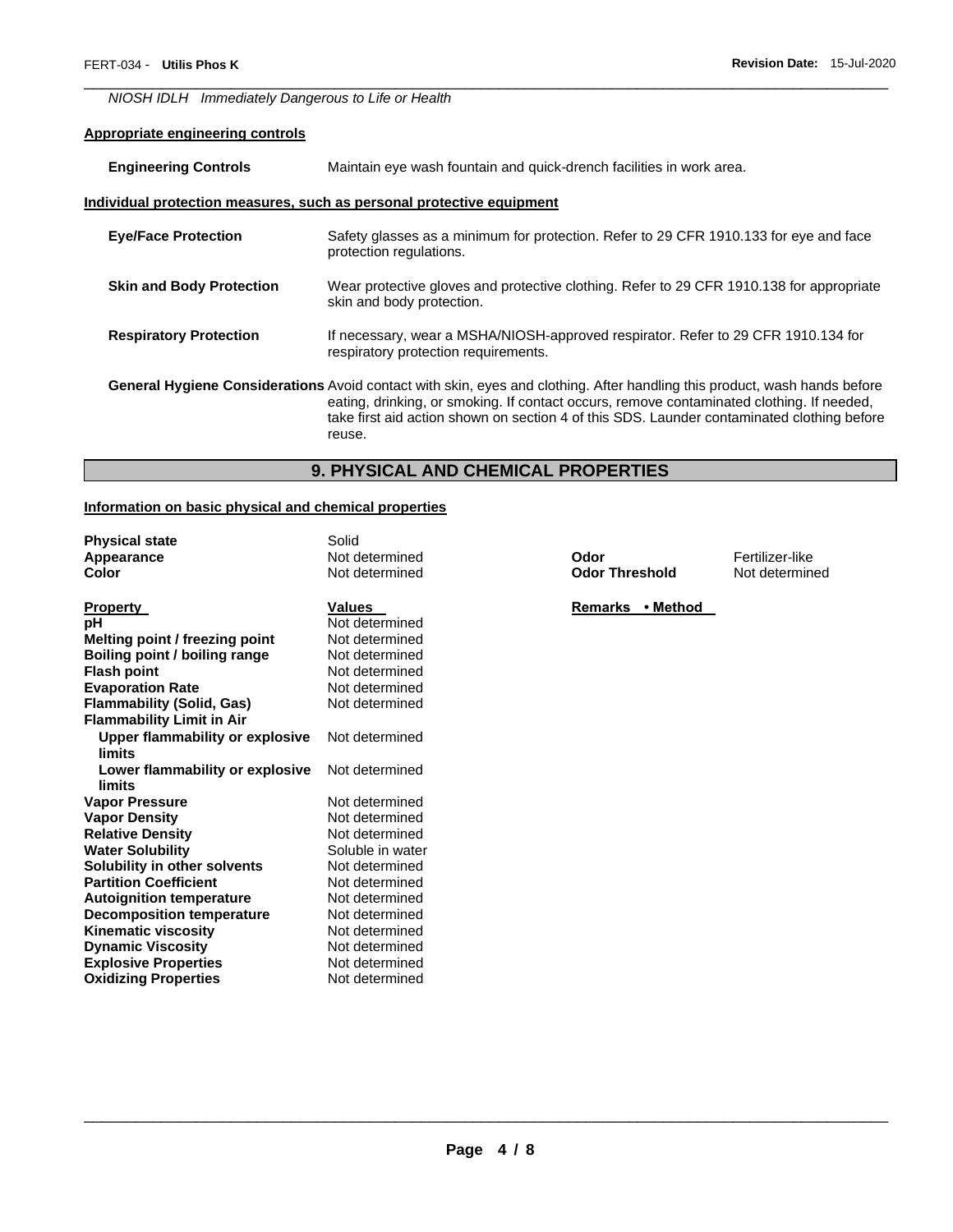# \_\_\_\_\_\_\_\_\_\_\_\_\_\_\_\_\_\_\_\_\_\_\_\_\_\_\_\_\_\_\_\_\_\_\_\_\_\_\_\_\_\_\_\_\_\_\_\_\_\_\_\_\_\_\_\_\_\_\_\_\_\_\_\_\_\_\_\_\_\_\_\_\_\_\_\_\_\_\_\_\_\_\_\_\_\_\_\_\_\_\_\_\_ **10. STABILITY AND REACTIVITY**

### **Reactivity**

Not reactive under normal conditions.

#### **Chemical stability**

Stable under recommended storage conditions.

#### **Possibility of hazardous reactions**

None under normal processing.

#### **Conditions to Avoid**

Keep out of reach of children. Avoid generation of dust.

# **Incompatible materials**

Strong oxidizing agents. Strong acids. Strong bases. Do Not use this product with ammonium thiosulfate, potassium thiosulfate or other high pH or high free ammonia products.

#### **Hazardous decomposition products**

None known based on information supplied.

# **11. TOXICOLOGICAL INFORMATION**

### **Information on likely routes of exposure**

| <b>Eye Contact</b>  | Causes serious eye irritation.                          |
|---------------------|---------------------------------------------------------|
| <b>Skin Contact</b> | Prolonged contact may cause redness and irritation.     |
| <b>Inhalation</b>   | May cause irritation if inhaled.                        |
| Ingestion           | May cause nausea, vomiting, stomach ache, and diarrhea. |

### **Component Information**

| <b>Chemical name</b>                 | Oral LD50                        | Dermal LD50              | <b>Inhalation LC50</b>  |
|--------------------------------------|----------------------------------|--------------------------|-------------------------|
| Mono-ammonium Phosphate<br>7722-76-1 | = 5750 mg/kg<br>(Rat)            | (Rabbit)<br>> 7940 mg/kg |                         |
|                                      |                                  |                          |                         |
| Boric Acid                           | = 2660 mg/kg<br>(Rat)            | (Rabbit)<br>> 2000 mg/kg | $> 0.16$ mg/L (Rat) 4 h |
| 10043-35-3                           |                                  |                          |                         |
| Citric Acid                          | $(Rat) = 3 g/kg$<br>= 3000 mg/kg | (Rat i<br>> 2000 mg/kg   | $\sim$                  |
| 77-92-9                              | Rat \                            |                          |                         |

#### **Symptoms related to the physical, chemical and toxicological characteristics**

**Symptoms** Please see section 4 of this SDS for symptoms.

#### **Delayed and immediate effects as well as chronic effects from short and long-term exposure**

| <b>Carcinogenicity</b> | Based on the information provided, this product does not contain any carcinogens or |
|------------------------|-------------------------------------------------------------------------------------|
|                        | potential carcinogens as listed by OSHA, IARC or NTP.                               |

# **Numerical measures of toxicity**

#### **The following values are calculated based on chapter 3.1 of the GHS document** .

| Oral LD50          | 5,383.20 mg/kg |
|--------------------|----------------|
| <b>Dermal LD50</b> | 6,561.82 mg/kg |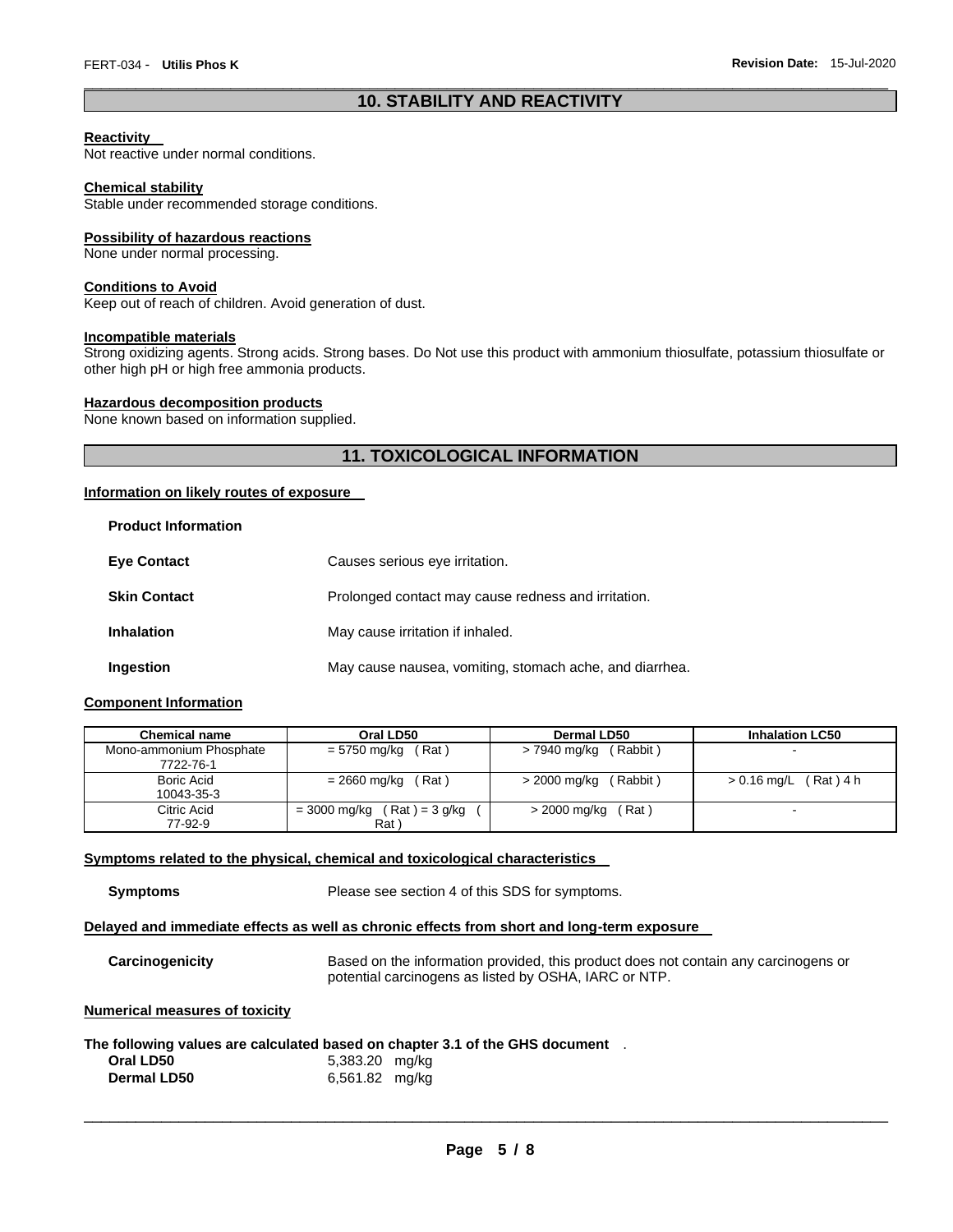# \_\_\_\_\_\_\_\_\_\_\_\_\_\_\_\_\_\_\_\_\_\_\_\_\_\_\_\_\_\_\_\_\_\_\_\_\_\_\_\_\_\_\_\_\_\_\_\_\_\_\_\_\_\_\_\_\_\_\_\_\_\_\_\_\_\_\_\_\_\_\_\_\_\_\_\_\_\_\_\_\_\_\_\_\_\_\_\_\_\_\_\_\_ **12. ECOLOGICAL INFORMATION**

## **Ecotoxicity**

Harmful to aquatic life with long lasting effects.

## **Component Information**

| <b>Chemical name</b>    | Algae/aguatic plants | Fish                              | Crustacea                     |
|-------------------------|----------------------|-----------------------------------|-------------------------------|
| Mono-ammonium Phosphate |                      | 85.9: 96 h Oncorhynchus mykiss    |                               |
| 7722-76-1               |                      | mg/L LC50 static                  |                               |
| Boric Acid              |                      | 1020: 72 h Carassius auratus mg/L | 115 - 153: 48 h Daphnia magna |
| 10043-35-3              |                      | LC50 flow-through                 | mg/L EC50                     |
| Citric Acid             |                      | 1516: 96 h Lepomis macrochirus    | 120: 72 h Daphnia magna mg/L  |
| 77-92-9                 |                      | mg/L LC50                         | EC50                          |

# **Persistence/Degradability**

Not determined.

# **Bioaccumulation**

There is no data for this product.

## **Mobility**

| <b>Chemical name</b>            | <b>Partition coefficient</b> |
|---------------------------------|------------------------------|
| <b>Boric Acid</b><br>10043-35-3 | $-0.757$                     |
| Citric Acid<br>77-92-9          | $-1.72$                      |

# **Other Adverse Effects**

Not determined

# **13. DISPOSAL CONSIDERATIONS**

# **Waste Treatment Methods**

| <b>Disposal of Wastes</b>     | Disposal should be in accordance with applicable regional, national and local laws and<br>regulations. |
|-------------------------------|--------------------------------------------------------------------------------------------------------|
| <b>Contaminated Packaging</b> | Disposal should be in accordance with applicable regional, national and local laws and<br>regulations. |

## **California Hazardous Waste Status**

| <b>Chemical</b><br>name | California<br><b>Hazardous Waste Status</b> |
|-------------------------|---------------------------------------------|
| <b>Boric Acid</b>       | Toxic                                       |
| 10043-35-3              |                                             |

| <b>14. TRANSPORT INFORMATION</b> |                                                                                                                                |  |  |  |
|----------------------------------|--------------------------------------------------------------------------------------------------------------------------------|--|--|--|
| <b>Note</b>                      | Please see current shipping paper for most up to date shipping information, including<br>exemptions and special circumstances. |  |  |  |
| <u>DOT</u>                       | Not regulated                                                                                                                  |  |  |  |
| <u>IATA</u>                      | Not regulated                                                                                                                  |  |  |  |
| <b>IMDG</b>                      | Not regulated                                                                                                                  |  |  |  |
|                                  |                                                                                                                                |  |  |  |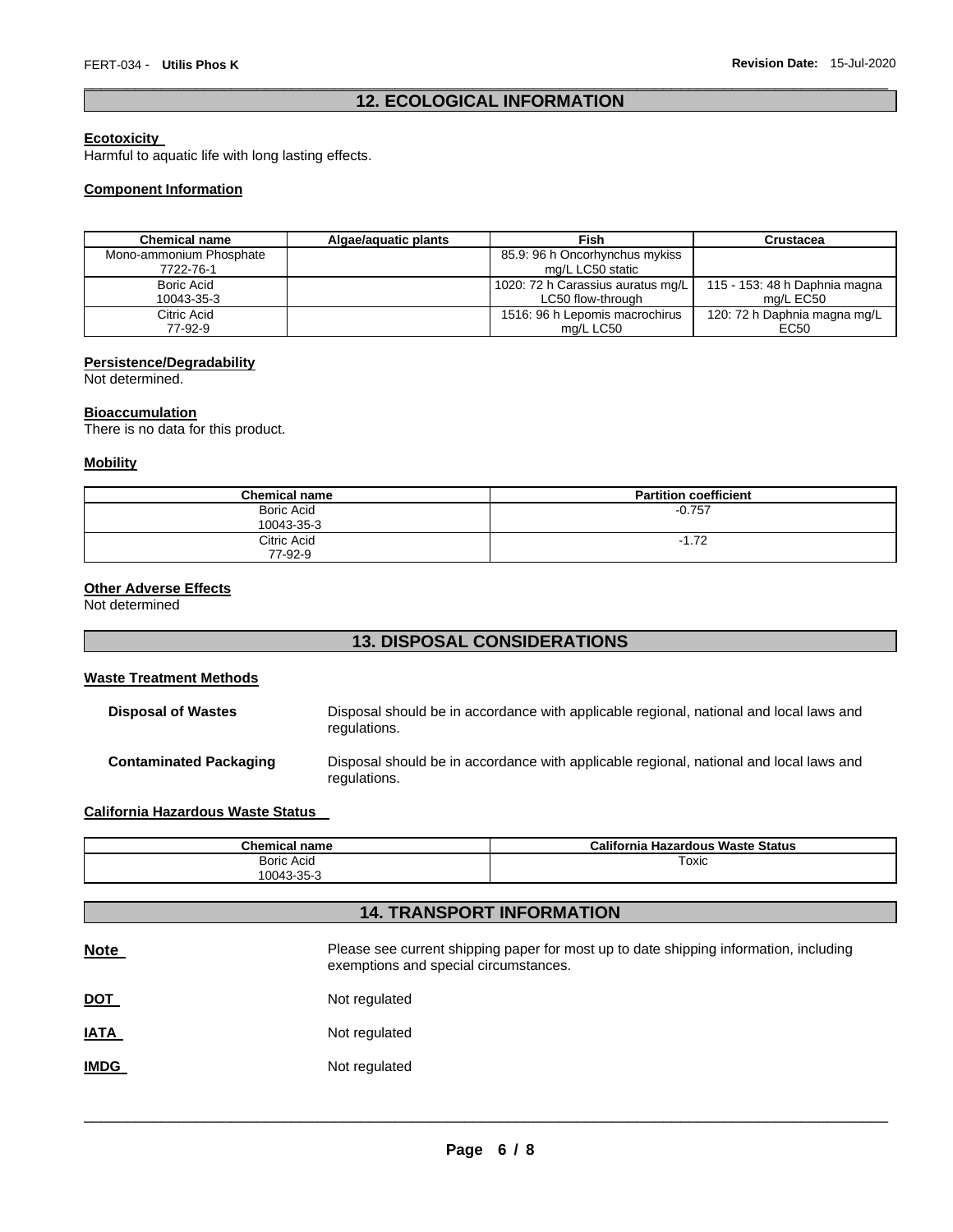# \_\_\_\_\_\_\_\_\_\_\_\_\_\_\_\_\_\_\_\_\_\_\_\_\_\_\_\_\_\_\_\_\_\_\_\_\_\_\_\_\_\_\_\_\_\_\_\_\_\_\_\_\_\_\_\_\_\_\_\_\_\_\_\_\_\_\_\_\_\_\_\_\_\_\_\_\_\_\_\_\_\_\_\_\_\_\_\_\_\_\_\_\_ **15. REGULATORY INFORMATION**

#### **International Inventories**

| Chemical name           | TSCA TSCA Inventory   DSL/NDSL   EINECS/ELI  <br><b>Status</b> | <b>NCS</b> | <b>ENCS</b> | <b>IECSC</b> | <b>KECL</b> | <b>PICCS</b> | <b>AICS</b> |
|-------------------------|----------------------------------------------------------------|------------|-------------|--------------|-------------|--------------|-------------|
| Mono-ammonium Phosphate | <b>ACTIVE</b>                                                  |            |             |              |             |              |             |
| Boric Acid              | <b>ACTIVE</b>                                                  |            |             |              |             |              |             |
| Citric Acid             | <b>ACTIVE</b>                                                  |            |             |              |             |              |             |
| <b>Ferrous Sulfate</b>  |                                                                |            |             |              |             |              |             |

**Legend:** 

*TSCA - United States Toxic Substances Control Act Section 8(b) Inventory* 

*DSL/NDSL - Canadian Domestic Substances List/Non-Domestic Substances List* 

*EINECS/ELINCS - European Inventory of Existing Chemical Substances/European List of Notified Chemical Substances* 

*ENCS - Japan Existing and New Chemical Substances* 

*IECSC - China Inventory of Existing Chemical Substances* 

*KECL - Korean Existing and Evaluated Chemical Substances* 

*PICCS - Philippines Inventory of Chemicals and Chemical Substances* 

*AICS - Australian Inventory of Chemical Substances* 

### **US Federal Regulations**

# **CERCLA**

This material, as supplied, contains one or more substances regulated as a hazardous substance under the Comprehensive Environmental Response Compensation and Liability Act (CERCLA) (40 CFR 302)

| Chemical name          | <b>Hazardous Substances RQs</b> | <b>CERCLA/SARA RQ</b> | <b>Reportable Quantity (RQ)</b>  |
|------------------------|---------------------------------|-----------------------|----------------------------------|
| <b>Ferrous Sulfate</b> | 1000 lb                         |                       | $\alpha$ 1000 lb final RQ<br>RQ. |
| 7782-63-0              |                                 |                       | RQ 454 kg final RQ               |

# **SARA 313**

Section 313 of Title III of the Superfund Amendments and Reauthorization Act of 1986 (SARA). This product contains a chemical or chemicals which are subject to the reporting requirements of the Act and Title 40 of the Code of Federal Regulations, Part 372

| <b>Chemical name</b>                                | CAS No          | Weight-% | Threshold<br><b>GADA</b><br>242<br>Values %<br>70 |
|-----------------------------------------------------|-----------------|----------|---------------------------------------------------|
| . 22-76-1<br>Phosphate - ,<br>7700<br>Mono-ammonium | ラフロウ<br>-2-76-1 | 85-95    | . v                                               |

# **CWA (Clean Water Act)**

This product contains the following substances which are regulated pollutants pursuant to the Clean Water Act (40 CFR 122.21 and 40 CFR 122.42)

#### **US State Regulations**

#### **California Proposition 65**

This product does not contain any Proposition 65 chemicals.

#### **U.S. State Right-to-Know Regulations**

| <b>Chemical name</b>                | <b>New Jersey</b> | <b>Massachusetts</b>     | Pennsylvania |
|-------------------------------------|-------------------|--------------------------|--------------|
| Boric Acid<br>10043-35-3            |                   |                          |              |
| <b>Ferrous Sulfate</b><br>7782-63-0 |                   | $\overline{\phantom{a}}$ |              |